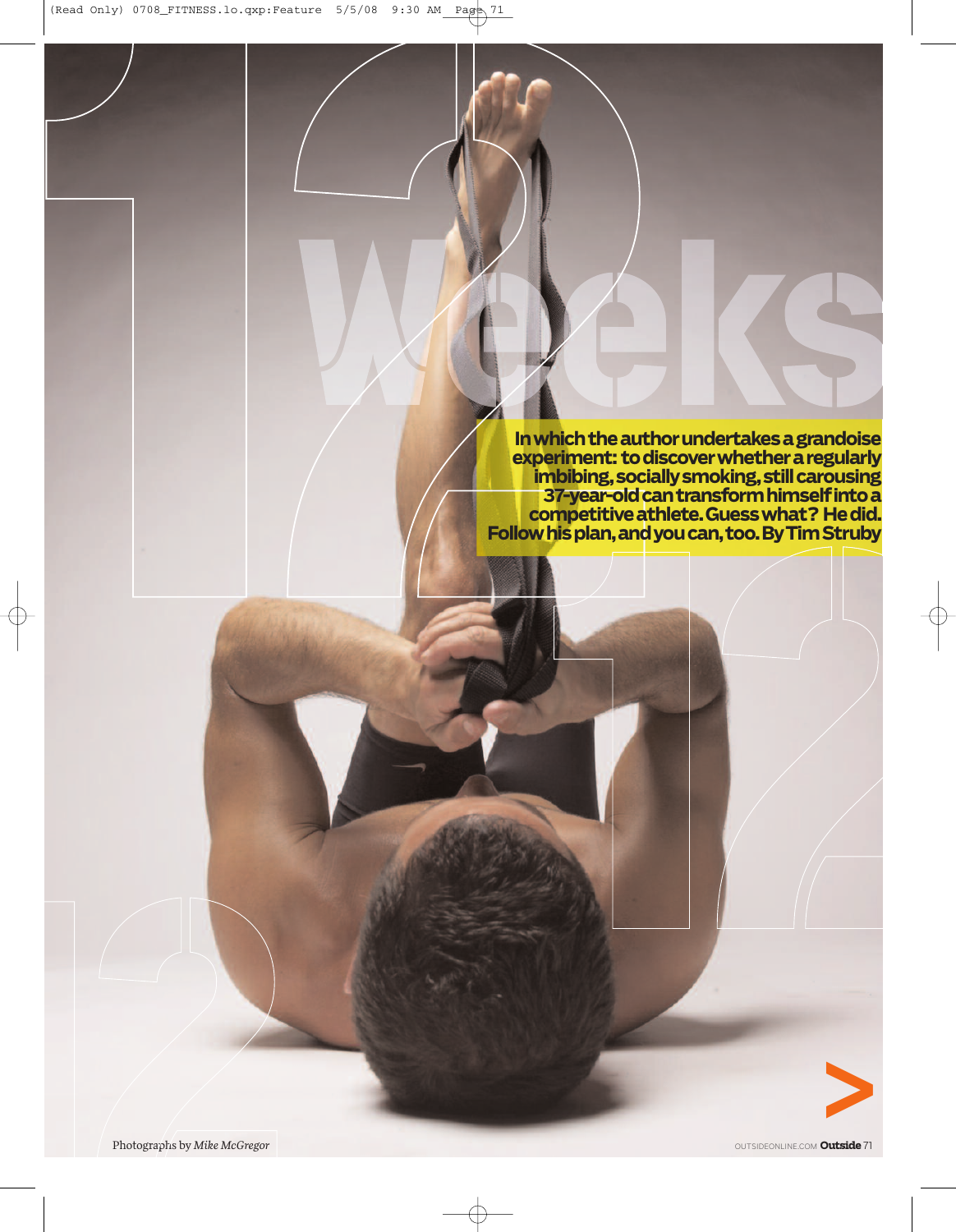### **OUTSIDE FITNESS 2008**



## **The Guinea Pig**

>Screw quick fixes and fad diets. Dedicate 12 weeks to this back-to-basics plan, and you can have real, lasting, all-around health and fitness. My story is living proof.

#### 8.25.07

**Race Day, Part 1**

Afew months ago I decided I'd had enough of physical mediocrity. This isn't to imply that I'm of the fat-oaf variety.Despite my self-destructive proclivities,I regularly jog, hit the heavy bag, and lift weights.

But I wanted the kind of allaround fitness that would enable me to get up a climbing wall, try surfing on a whim, motor through a full-on pickup basketbal game without being hobbled the next day, or maybe even complete a triathlon. Why I left my Manhattan apartment nine weeks ago for the mountains of Park City, Utah—why I endured a summer of exhaustion and pain, dished out by a personal coach. Simply to answer the

question: Can I change from athletic into an athlete?

I'm about to find out. Avoice booms through the air.

"Are you ready?!" It's the announcer at my firstever triathlon, perched on a rocky

ledge in Utah's Jordanelle State Park, 50 feet from the water.

I pull my goggles over my eyes and take a deep breath.

"Five!" yells the announcer. *Did Itrain enough?* I ask myself. "Four!"

*I never should have taken that time offfor my buddy's wedding.*

"Three!" *Those buoys look awfully far.* "Two!"

*What's the worst that could happen?* "One!"

*Oh, shit*... "GO!"

#### 6.18.07 **The Beginning**

Four days after arriving in Salt Lake City,I meet Mark McKown at the Utah Jazz practice facility. McKown (see "The Coach,"below) has agreed to train me, and our first daywill involve a hike."A little test," he says. "See where you're at."

The sun shines mercilessly as we trudge up Mailman Ridge, a trail named for retired JazzAll-Star Karl Malone. My lungs grasp for air a mile above sea level.We cover 2.33 miles in 47 minutes. Good time, says McKown, considering the 93-degree heat.Handing me an AdvoCare recovery drink, he launches into a disquisition on stride length, efficiency, lung capacity, recovery time, genetic potential, and perceived ex-

ertion rates.My stomach churns.

He hands me a stack of papers detailing the training regimen he tailored specifically for me (see

"The Plan," opposite). Running, swimming, and biking two to three days aweek; strength training two to three days aweek; sprint and endurancework one to two days a week; core work every other day; and daily stretching.

#### 6.25.07 **I Only Kinda Suck**

I escape the kiln that is Salt Lake City for a friend's Park City digs and begin training in earnest.I start with what I know best, the run, and spend much of the paltry 25 minutes walking and wheezing.I manage only 2.79 miles, according to my Garmin GPSwatch. The following day, dressed in gym shorts, aT-shirt, and sneakers,I cover 10.41 miles on a creaky steel loaner mountain bike.I don't stop.I don't suffer.Encouraging.

#### 6.28.07 **Out ofMyElement**

My first swim in eight years is not pretty. Flailing. Inhaling water. I manage two laps of the 25-yard pool at the Park City Racquet Club and take a break.After six laps,I haul myself out and assess. I'll require some coaching.

#### **THE COACH**

My immediate goal was a triathlon, but what I was really after was all-around fitness that would keep me healthy and productive regardless of sport or setting. To this end, I enlisted the help of Utah Jazz strength-and-conditioning coachMark McKown, 51,who holds a master's in sports science from the United States Sports Academy, in Daphne, Alabama, and has trained everyone from NBA power forwards to featherweight NCAA cross-country runners.

"I feel that most folks who participate in triathlons are in the midst of a selfcompetition,"he told me during our first meeting."They have a primary goal of self-improvement—emotional aswell as physical.So I designed the training approach with the idea of helping you prepare for a triathlon while developing a body that will meet other physical demands—running to catch the subway, climbing the stairs in your apartment building, boxing, bullfighting."

While McKown, author of *Complete Body Development* with Dumbells, can easily riff on everything from fartlek workouts to creatine-phosphate systems, it is his ability to motivate that makes him special. Six foot seven with a shaved, ruddy head and South Carolina twang, he reminds me slightly of Slim Pickens. He quotes from Mark Twain and Homer Simpson, tells stories about Milo of Kroton (the legendary Greek wrestler) and his own 17-year-old, football-playing son. Whatever it takes. (A night of beer and pizza got me back on track.) "As a trainer, you have to understand conditioning, the athletic demands of sport, and the athlete's mind," says McKown."Then it's up to the athlete's own confidence, competitive nature, and genetic programming mixed with a healthy fear of failure."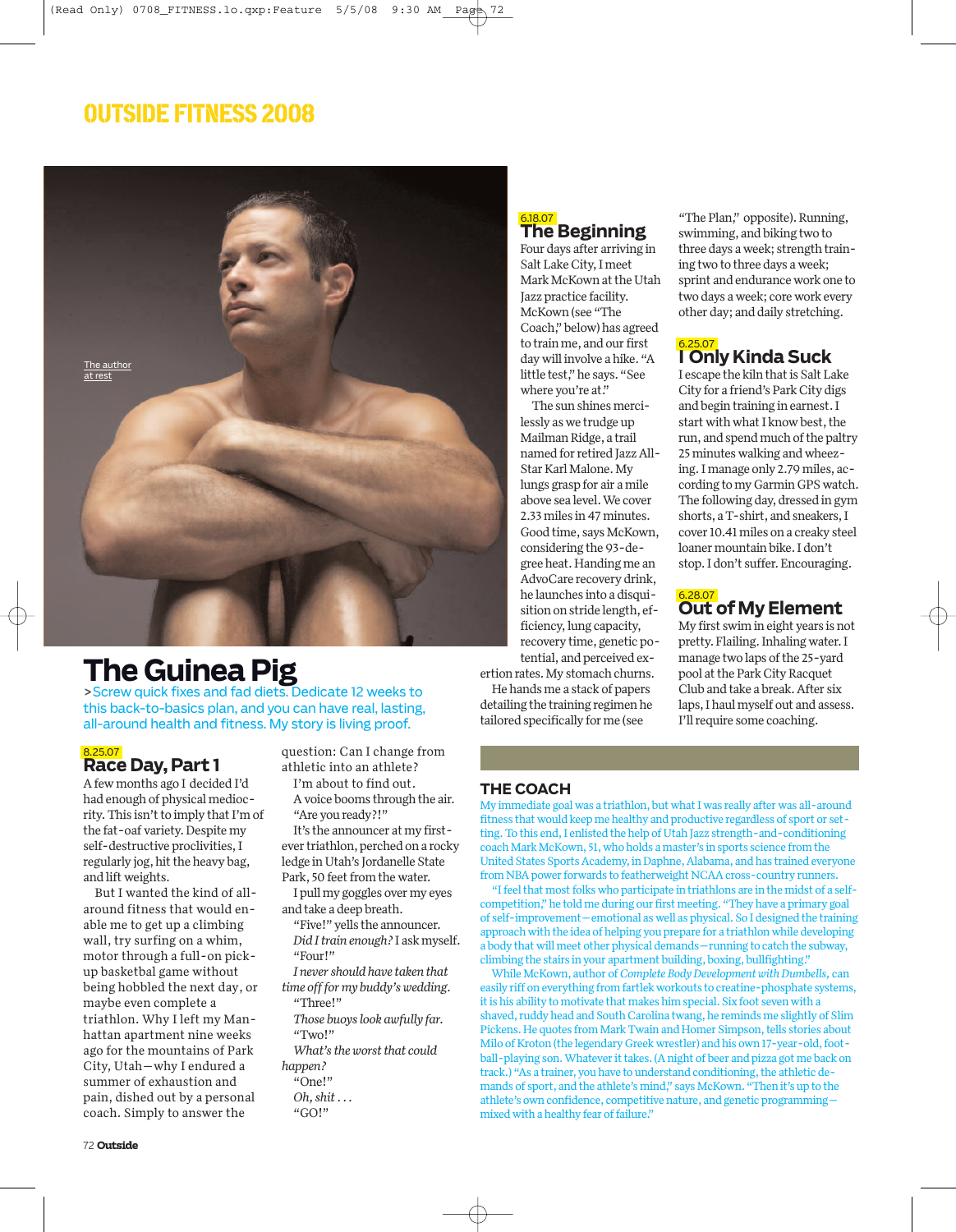# THEPLAN

It looks daunting, but McKown's 12-week multisport program works even for people who have jobs. The average session lasts between one and two hours, with the longest about three hours—falling on Saturdays.

| <b>Week</b>    | <b>Monday</b>                    | <b>Tuesday</b>                                    | Wednesday                            | <b>Thursday</b>           | <b>Friday</b>                                       | <b>Saturday</b>                                   | Sunday                                                  |
|----------------|----------------------------------|---------------------------------------------------|--------------------------------------|---------------------------|-----------------------------------------------------|---------------------------------------------------|---------------------------------------------------------|
|                | G: Core<br>S: 2x400m*            | <b>B: 45 min</b><br>G: Strength                   | G: Core<br>R: 25 min                 | Off                       | G: Core<br>S: 2x400m                                | <b>B: 45 min</b><br>G: Strength                   | G: Core<br>R: 25 min                                    |
| $\overline{2}$ | G: Core<br>S: 800m               | <b>B: 55 min</b><br>G: Strength                   | G: Core<br>$R:30$ min                | Off                       | G: Core, Strength<br>S:100m, 3x50m,<br>4x50m, 3x25m | B: Race distance                                  | G: Core, Strength;<br>45-min hike w/six<br>50-step runs |
| 3              | G: Core<br>S: 800m               | $B: 65$ min w/5<br>two-min sprints<br>G: Strength | G: Core<br>R: Interval<br>training** | G: Strength<br>(optional) | G: Core<br>S:100m, 4x50m,<br>4x25m                  | B: Race distance.<br>moderate pace<br>G: Strength | Mock Race: Full<br>race distances<br>Week 4             |
| 4              | G: Core<br>S:1.000m.<br>moderate | B: 60 min.<br>moderate<br>G: Strength             | 90-min hike                          | G: Strength<br>(optional) | G: Core<br>S:1.000m                                 | <b>B:</b> 60 min                                  | G: Core<br>R: 30 min                                    |
| 5              | G: Core<br>S:1,200m,<br>moderate | B: 65 min.<br>moderate<br>G: Strength             | G: Core<br>S: 2x400m<br>S:2x400m     | G: Strength<br>(optional) | G: Core<br>S:1,200m                                 | G: Core<br>S:1,200m                               | G: Core<br>R: 30 min                                    |
| 6              | G: Core<br>S: 1,200m             | B: 60 min.<br>moderate<br>G: Strength             | 90-min hike                          | G: Strength<br>(optional) | G: Core<br>S:1,200m                                 | Mock Race: S: 30<br>min, B: 50 min,<br>R: 20 min  | G: Core R: 35 min<br>G: Strength<br>(optional)          |
| $\overline{7}$ | G: Core<br>S:1.200m              | B: 65 min.<br>moderate<br>G: Strength             | G: Core<br>R: Intervals              | G: Strength<br>(optional) | G: Core<br>S:1.400m                                 | B: 65 min.<br>moderate<br>G: Strength             | G: Core<br>$R:40$ min                                   |
| 8              | G: Core<br>S:1.400m              | B: 65 min.<br>moderate<br>G: Strength             | 90-min hike                          | G: Strength<br>(optional) | G: Core<br>S:1.400m                                 | Mock Race: S: 30<br>min, B: 50 min,<br>R: 20 min  | G: Core R: 40 min<br>G: Strength (op-<br>tional)        |
| 9              | G: Core<br>S:1,200m              | B: 70 min.<br>moderate<br>G: Strength             | G: Core<br>R: Intervals              | G: Strength<br>(optional) | G: Core<br>S:1.400m                                 | B: 75 min.<br>moderate<br>G: Strength             | G: Core<br><b>B:50 min</b>                              |
| 10             | G: Core<br>S:1,400m              | B: 75 min.<br>moderate<br>G: Strength             | 90-min hike                          | G: Strength<br>(optional) | G: Core<br>S:1,600m                                 | B: 85 min.<br>moderate<br>G: Strength             | G: Core<br>R: 40 min                                    |
| 11             | G: Core<br>S:1,200m              | B: 85 min,<br>moderate<br>G: Strength             | G: Core<br>R: Intervals              | G: Strength<br>(optional) | G: Core<br>S:1,400m                                 | Mock Race: S: 35<br>min, B: 55 min,<br>R: 25 min  | G: Core<br>R: 30 min                                    |
| 12             | G: Core<br>S:1.000m              | B: 50 min.<br>G: Strength                         | 45-min hike                          | G: Strength<br>(optional) | G: Core<br>S:1.000m                                 | Off                                               | Race                                                    |

**KEY:** R=run; S=swim; B=bike; G=gym work \*Runs, bikes, and swims at easy pace, unless otherwise noted. \*\*Interval training: Jog for five minutes, then do 21 minutes of intervals (run hard for one minute, jog for two minutes,repeat). Jog for ten minutes to cool down.



I join nearly 1,000 others for the Park City July 4 "Fun Run," a 5K race along rolling hills behind a golf course.

I don't like running. My regular jogs along the East River are done solely to stave off awidening midsection. Today, however, the experience is relatively pleasant as I settle into a respectable 8:20 per-mile pace.Despite only ten

days of exercise, already I sense stronger legs, a tighter midsection, better stamina.I've dropped seven pounds, down to 148 (I'm five ten).

The finish line iswithin shouting distancewhen a competitor passes me.It's awoman—my age, maybe older.She's pushing a stroller with two toddlers inside.

McKown says my transformation will come not in leaps but in small steps.Today is a step.

## 7.05.07 **CalmerWaters**

PCRC swim instructor Brittany Coyle paces poolside.A20-yearold business major, she has agreed to teach me swimming fundamentals and devise a training plan.As I begin the 1,700-meter workout,I ruminate over her advice—kick less frequently, relax my arms when possible, keep my head down.

There is something to be said for human interaction during solitary pursuits. I'll take warm blood over books and magazines any day.Triathlon literature only proves that I've undertrained,

overtrained, bought the wrong gear,or adopted thewrong attitude. I prefer instant feedback.

Near the end of the swim, I develop a rhythm.My lats are tight and my breath short, but I feel good—like I might not drown.

#### 7.12.07 **Gut Check**

Almost a month in. Biking 13 miles presents little problem,my running splits are nowunder 8:15 per mile, and I no longer envision authorities dragging the bottom ofthe reservoir.I'm upwith the magpies at dawn, to bed with Jon Stewart at night. I eat five to six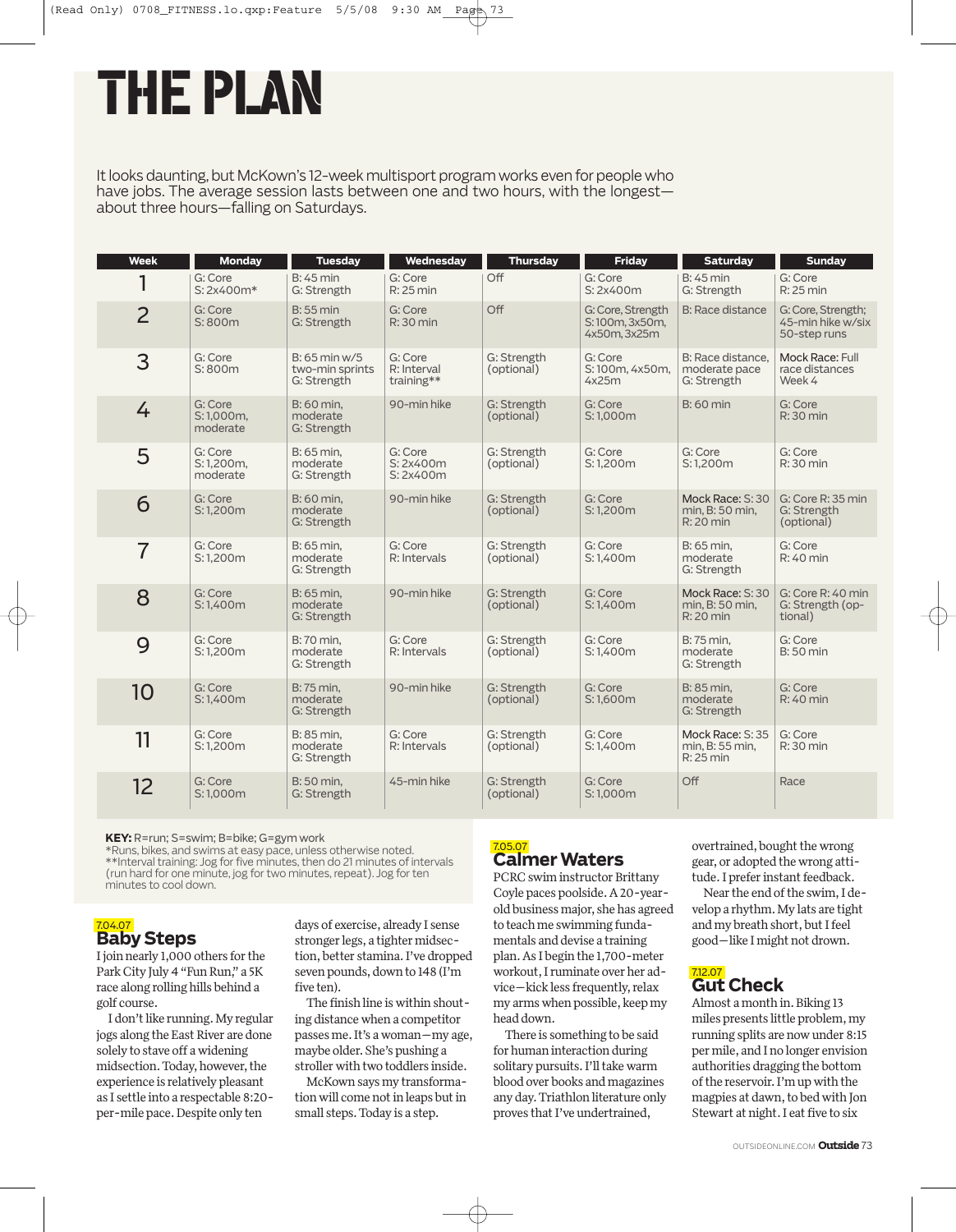

small meals daily. I read, write letters, rest.I've forgotten the taste of beer.I weigh 145.

Training is no longer just a daily accessory; it's a necessity. Everything revolves around it.

Of course, all is not gilded on my path.There's random pain.A tender Achilles tendon, a clicking shoulder, and sharp stabbing beneath the ball of my right foot. Also, to be honest, I'm a bit bored.

In need of a lift, I call McKown. I don't mention my maladies, but he senses something's amiss. Later,I receive an e-mail:"Your fitness is at a levelwhere you could go out today and complete a triathlon. But just completing is no longer good enough.Think aboutwinning—whether it's beating the guy next to you, all other first-timers,or everyone in your age group."He closes by paraphrasing legendary distance runner Steve Prefontaine:"Some people race towin.I race to see who has the most guts."

### 7.13.07 **AllTogether. Now.** <sup>I</sup> attempt my first mock triathlon.

Since my race looms a mere six weeks away,I make a personal declaration of war, unveiling my titanium-blue Speedo.The strategy helps.Sort of.The 300-meter swim breezes by, but the five-mile trial ride—I'm still using a mountain bike—leaves mewinded, and I cramp up during the run.Incremental, perhaps. But it's progress. Two months ago Iwouldn't have been able to imagine this—or the Speedo. Now that I know I can do this,it's time to do itwell.Intervals during the runs.Sprints in the pool.An actual road bike.

#### 7.30.07 **On the Road**

I coastinto the Cole Sport parking lot on a loaner road bike and, finally, in spandex cycling gear. My first group ride.Abit unnerved,I explain my project to Scott Ford, a 37-year-old triathlon veteranwho

### **OUTSIDE FITNESS 2008**

heads up the local outdoor retailer's bike team, and ask for advice. "In the swim you just try to survive," he says."The bike should be fun, a time to recover. The run? Lots of suffering. Just don't stop."

About 20 cyclists show for the weekly ride, andwe set off on a 22-mile loop.We start off at an easy pace that allows me to pass, draft, talk, and experiment with the gears.By mile seven I'm antsy, aching to take off. But around mile 14,I'm simply aching aswe hit an interminable, desolate, uphill stretch alongside Old Highway 40.The climb splits the crew into two groups, a mile of asphalt between them.I can't catch the leaders, but, encouragingly, I don't fall back with the experienced riders in the back group, either.It's just me and the road. Brutal. But it's a good brutal.

## 8.08.07 **The Breakdown**

I sitin the darkness of my house, trying to copewith the realization that my body has turned to mulch,mywill blown away.

"Sixweeks is the magic number for hitting the wall," McKown explains as hewalks through the front door for a scheduled visit. "Your body's made major adaptations; now it's settling. But we're gonna get you past this."

He explains that the body needs variety."Active rest"—light workouts—will ease the transition to the next plateau. Triathlon training is notorious for making people obsessive.I should step back sans guilt.

We drive to a nearby restaurant and eat.Put back a fewbeers.The topic of training never arises. The next morning I kill it at the pool.

## 8.14.07 **This MightWork**

I've been dreading this.With my race 11 days away, it's time for another mock tri, this one approximating race distance—750 meters in the pool,13.4 miles on the bike, and a three-mile run.During the swim,I alternate between freestyle and breaststroke, pacing myself.Eighteen minutes later, I've coasted through the longest swim of my life.Cake.

The ride consists of five 2.64mile laps through town.I don't know how it's possible, but from every direction it seems I'm pedaling into a headwind. It takes 47 minutes, meaning I averaged just over 17 miles per hour.Elite triathletes ride about 50 percent faster.The transition from bike to

#### **THE DIET**

"Two of the most important aspects of an athlete's diet are the quality of the food and the timing of the meals," says Beth Wolfgram, a registered dietician with University of Utah who helped retool my approach to eating.

The quality is easy. Rely on things like homemade pasta sauces (tomatoes, garlic, and extra-virgin olive oil), omelets, stir-fry, bean-and-rice burritos, broiled fish, sautéed chicken, and colorful salads. But with jobs, families, and training schedules, the timing can require major adjustments. "The two most common problems that arise," says Wolfgram, "are not eating often enough and top-loading—skipping meals during the day, then gorging at night."

First rule? Sometimes you have to force yourself to eat. You might not feel hungry before a morning run, but your body needs the fuel, especially for a long workout. Otherwise, you won't be able to train hard enough to get the full benefit. Even more important is the recovery meal, which is absolutely vital if you plan on training hard again within the next 24 hours. "For every kilogram of body weight [pounds divided by 2.2], you'll want about 1.2 grams of carbs and 0.1 gram of protein," says Andrea Chernus, a New York-based dietician and exercise physiologist. So, for a 160 lb guy, a good recovery meal should deliver about 87 grams of carbs and seven grams of protein.Three ounces of cereal with fruit and milk would do the trick. Get it all down within what nutritionists call the "golden hour"—the 60-minute period following a workout, when the body's ability to absorb nutrients peaks.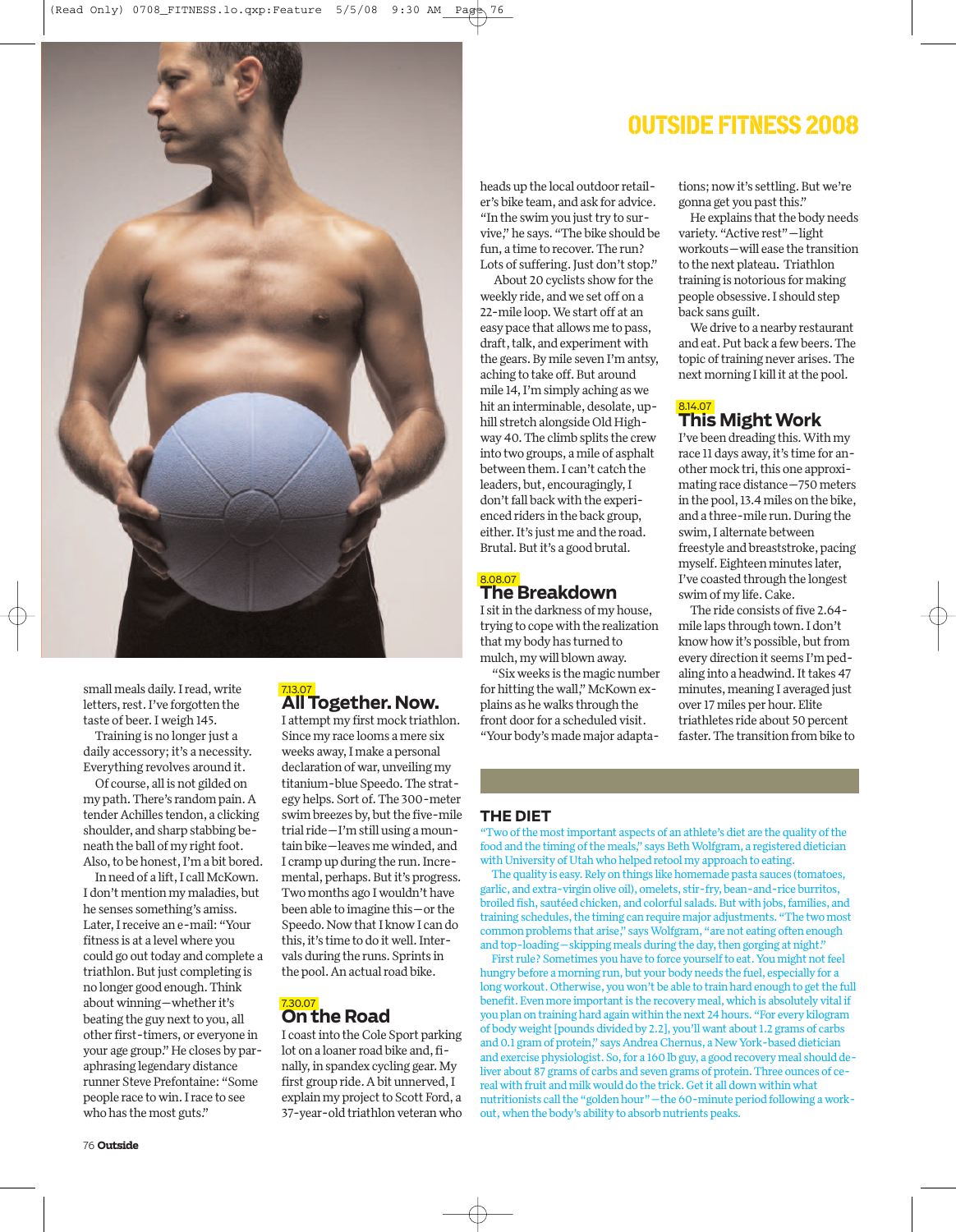# THE STRENGTH UPPER BODY

# **Hitting the Weights**

Proper strength training improves body control, enhances speed, and helps increase resistance to injury. Combined with aerobic activity, two to three strength sessions a week is enough to deliver the benefits. Choose weights that just enable you to complete the prescribed numbers of sets and reps heavy enough that you're not working, but not so heavy that your form falls apart. Do all the prescribed sets of each exercise before moving on to the next. Approximate time for full workout: TK minutes.

> **Dumbbell Biceps Curls** Alternate reps between arms. Do not swing your arms or your back or rock on your feet.

Sit at a cable row machine at a distance that forces you to bend forward slightly to reach the bar, with your knees slightly

**Cable Row**

#### **UPPER BODY**

Do two sets of 20 reps for each exercise. Go in the order listed, and complete each exercise before moving on to the next. Rest 30 seconds between reps.

#### **Dumbbell Bench**

Lie on your back on a bench, with a dumbbell in each arm. Without arching your back, press the dumbbells up, keeping them aligned with your pecs. Lower slowly.

#### **Dumbbell Incline Bench**

This is performed the same way as dumbbell bench, but with the bench at an angle of about 30 degrees and the dumbbells aligned with top of pecs/front of shoulders while in motion.

#### **Lat Pulls**

Sit at a cable pull-down machine and place your hands as far apart on the bar as comfortably possible. Pull the bar down slowly, keeping your back straight. Touch the bar to your chest on front pulls and your neck on rear pulls. Do two sets on each side.

#### **Shoulder Fly**

Sit on a stability ball or stand with your feet shoulder width apart, a dumbbell at each side. With elbows slightly bent and your back straight, raise the dumbbells out away from your body until they are even with your shoulders.

#### **Triceps Push-downs**

Sit at a cable pull-down machine and place your hands shoulder width apart on a straight bar. Your hands should be at chest level, with your elbows bent and tucked in at your sides. Slowly bring the bar down until your arms are fully extended. Do not lean forward or swing your arms.

# Romanian Dead Lift Push-Up Row

bent. Grab the bar at shoulder width and pull toward your waist. Once your back is perpendicular to the floor, continue pulling with your arms, shoulders, and back, until the bar touches your abdomen. Concentrate on bringing your shoulder blades together.

#### **Dumbbell Pull-over**

Lie on your back on a bench, with your head hanging just off the end. Grasp a dumbbell by placing both hands under the plate at one end, and hold it directly above your chest. Reach the dumbbell back over your head until your upper arms are parallel to the floor.

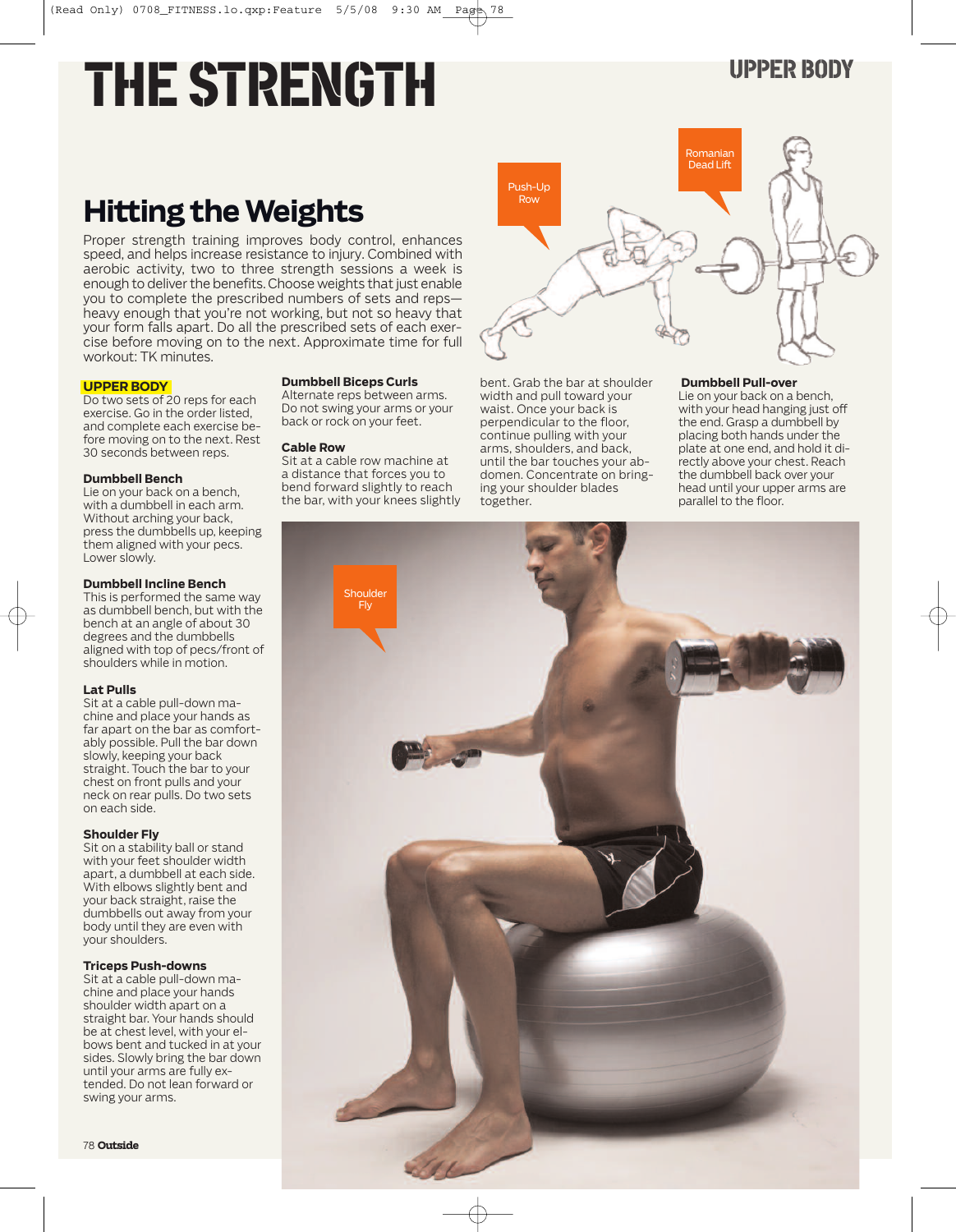### **LOWER BODY**

#### **LOWER BODY**

Two sets of 20 reps for each exercise. Complete each exercise before moving on to the next. Rest 30 seconds between reps.

#### **Romanian Dead Lifts**

Stand with feet together, knees slightly bent, arms hanging with the dumbbells touching your thighs. Keeping your back straight, slowly lean forward. The dumbbells should travel down beside your legs. Return to standing and repeat.

#### **Lunge**

Technique: Grasp two dumbbells at your sides and stand with feet shoulder width apart. Take an exaggerated step forward and bend your front knee until your thigh is parallel to the floor. Your back knee should be almost touching the floor. Push off forcefully with your front leg to return to standing. Do two sets for each leg.

#### **Sumo Squat**

Stand with feet pointed out, knees slightly bent, and feet far apart. Hold a dumbbell by the end and squat down until it touches the floor, then stand back up.

#### **Stability Ball Hamstring Curl**

Lie on your back with your heels on a stability ball. Arch your hips



up so that your body is straight and only your head and shoulders are on the floor. Press down on the ball with your heels and roll the ball toward you until your knees are at a 90-degree angle, then roll it back to the start position.

#### **Heel Raises**

Grasp a dumbbell in each hand and stand on a step or platform, with the balls of your feet on the platform and your heels hanging off. Lock your legs and let your heels drop until you feel a good stretch in your calves, then rise up as far as you can on your toes.

#### **BODY CONTROL**

One set of 20 reps for each exercise, unless otherwise noted. Complete each exercise before moving on to the next. Rest 30 seconds between reps.

#### **Stability Ball Bridge**

Sit on a ball with your feet hip width apart. Walk your feet out and keep your hips up, while leaning backwards to keep your upper body in contact with the ball. Continue until your knees are at a 90 degree angle, only your upper back and head are touching the ball, and your body, from knees to shoulders, is parallel to the floor. Hold for 60 seconds. Do two of these.

#### **Push-up**

Place hands on floor, shoulder width apart. Straighten body to plank position and lower slowly. Stop one inch from the ground, hold for a beat, and push back up slowly until your arms are fully extended.

#### **Push-up Row**

Get in a pushup position, but with your hands on dumbbells instead of the floor. As you push off, explode up and bring one dumbbell up to your side. Immediately repeat on the other side. So a set of 20 will alternate to each side 10 times.

#### **Push-up with Rotation**

These are similar to push-up rows but performed with lighter dumbbells—or no weights at all if the exercise is too hard. As you come out of the arm-extension phase of the pushup, rotate your trunk and extend one arm toward the ceiling. Alternate reps between sides.



Sumo Squat







**Stability** Ball **Hamstring** Curl



OUTSIDEONLINE.COM **Outside**79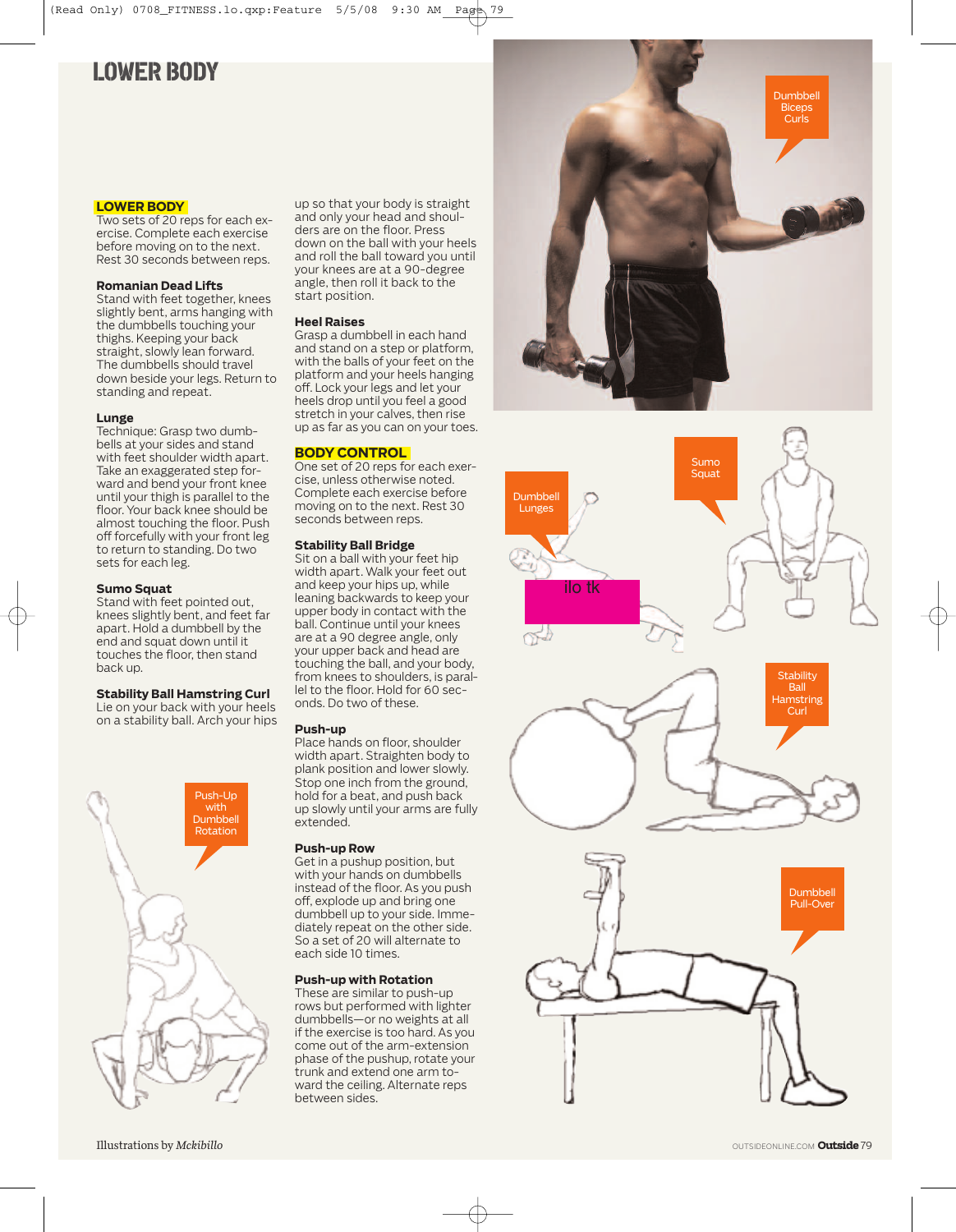### **OUTSIDE FITNESS 2008**

run, even for the most seasoned Ironman vet, sucks—different muscles and rhythms, a newsort of battle with gravity. After only a fewstrides,I have a piercing pain under my kneecap, and my legs feel like wet sacks of sand. But I make it through. My total time is around 1:30, which would place me 10th in my age group, judging by last year's finishing times.

For a visual guide to these stretches, go to **outsideonline.com/stretchright**

**OO**

"Great," says Brittany. She says this in the same tone that I used when my parents, after four years ofVCRownership, called to tell me they'd finally figured out how to record programs. I don't take umbrage.She's 20.Her possibilities are wide, expanding. But it's different for older guys, with faltering IT bands, trick knees, and slowing recovery time.Anything

to make us forget that, even for an hour and a half, feels like Christmas morning.

#### 8.25.07 **Race Day, Part 2**

*Oh, shit*... "Go!" We're off.My hope for a smooth, unmolested swim ends five seconds in.I can't see.I'm getting

# THESTRETCHES



## **Don't Flex in Vain**

We've all seen the research suggesting that stretching before exercise doesn't prevent injury and may actually promote it. So why bother? Because done correctly—after exercising or at least after a warm-up run—stretching increases stride, improves muscle elasticity, and, yes, reduces the risk of injury. Try to do it daily. But if you stretch cold, you're on your own. Approximate time: TK minutes

#### **10repsforeachleg:**

Straight-Leg Hamstring Bent-Knee Hamstring Straight-Leg Groin Quad Stretch Figure-Four Standing Calf

kicked, out of breath. I revert to the breaststroke and entertain thoughts that I'm not going to make it. But I carry on. How? Shame. The thought of the boat ride back, the stares. Hey, when I'm 300 meters out in the middle of a reservoir, I'll take whatever impetus I can get. Remarkably, though I feel shell-shocked, I exit the water 34th out of TK in my division, men's 35-39.

The bike is a welcome relief, but Itake Scott Ford's "recovery time" advice perhaps a bit too far. My split is 48:07, and I drop a spot in the standings.

The run is a surprise—no pain. So I decide to empty the tank and hold an 8:01-per-mile pace.My split is 11th fastest in my division, and my 1:42:55 total time places me 30th among my peers and 175th out of 293 overall.

As I cross the finish line, I can't hear the crowds.AllI knoware my burning legs,my throbbing head, lungs clawing for air. Then I hear a lone voice."Tim Struby!" the announcer yells."From New York, New York!"

#### 8.27.07 **Bring It On**

Two days later I'm back training. Just because I've finished with the race doesn't mean I'm finished. I'm still only nineweeks in.

And guesswhat? I'm having more fun than ever. Without the pressure of an impending race, I'm trying different swimming drills, exploring new mountainbike trails, and testing various stride lengths for my runs.

At the end of my 12 weeks, my running splits dip beloweight minutes,my swim sessions go longer than ever, and my final ride  $delivers$  my fastest time yet $-21.15$ miles in 1:03:24.

I'm in the best shape of my life and primed for my next event. Whatever it might be.**o**

TIM STRUBY IS A NEWYORK– BASED WRITER. THIS IS HIS FIRST ARTICLE FOR *OUTSIDE*.

80 **Outside**